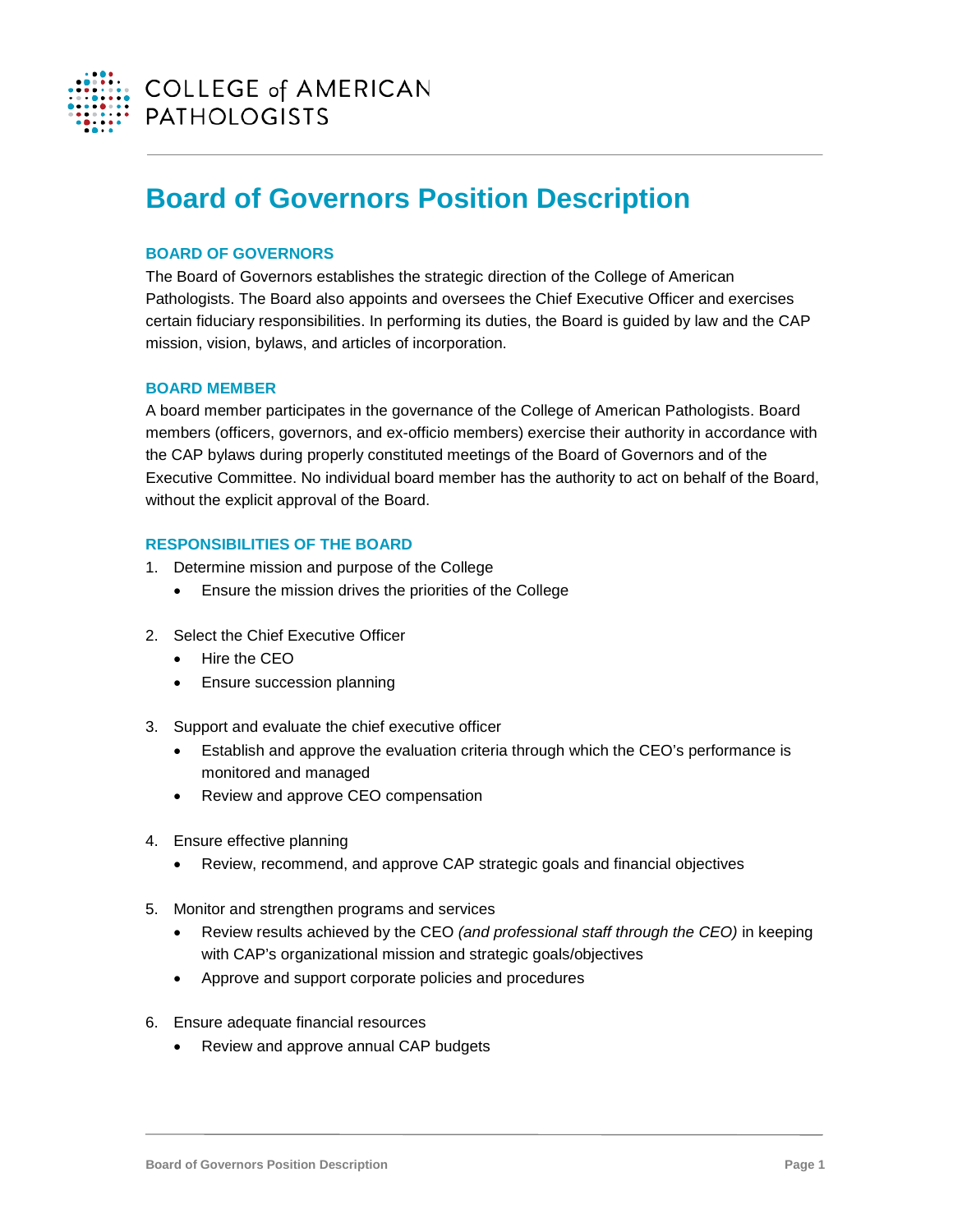

- 7. Protect assets and provide financial oversight
	- Review financial statements
	- Approve the appointment of an independent auditor
- 8. Build a competent board *(\* Indicates responsibilities of individual board members)*
	- Act and make decisions that are in the best interest of the organization as a whole and not based on any special group, interest, or individual\*
	- Attend all board meetings and other meetings as assigned\*
	- Read all agenda materials in advance of the meeting, and request clarification or additional information, when needed, prior to the meeting\*
	- Publicly support all Board decisions\*
	- Identify issues that may support or undermine governance effectiveness\*
	- Distinguish between governance responsibilities and management assignments, so as to avoid interfering in CAP operations\*
	- Participate in Board orientation and ongoing governance education/training including Board self-appraisals\*
	- Identify and encourage possible candidates for Board positions who can make significant contributions to the work of the Board and the organization, and who possess the desired characteristics described in the Board Qualities Matrix\*
	- Board members, in their role as a liaison to others in the College, may share general comments/broad sentiments of the Board, however, discussions and deliberations must be kept confidential to the extent that the information:
		- o is proprietary, or could disclose our strategic direction to competitors
		- $\circ$  is personal, or ties any individual to any aspect of the deliberations whether favorable or unfavorable
		- o could be harmful to the organization if disclosed
		- o is subject to the attorney-client privilege\*
- 9. Enhance the organization's public standing
- 10. Ensure legal and ethical integrity
	- Assure compliance with all relevant federal, state, and regulatory requirements
	- Approve the appointment of legal counsel
	- Participate in governance affairs according to CAP's mission, vision, values, and strategic goals
	- Support and adhere to the CAP constitution, bylaws, policies, and procedures, including CAP's Code of Ethics, PRIDE principles, harassment policies and conflicts of interest\*
	- Fulfill the duties of care, loyalty, and obedience described below\*